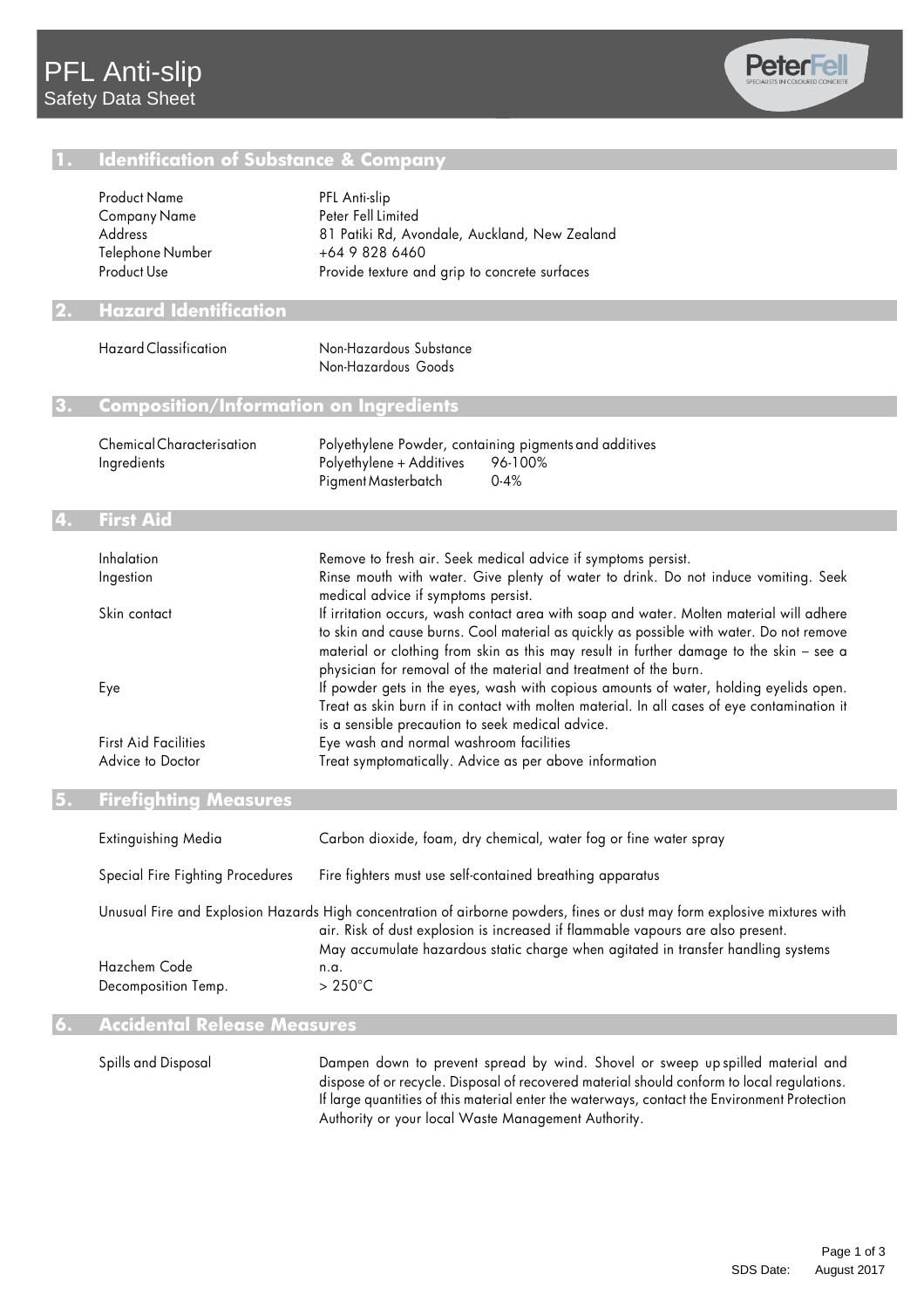# **7. Storage & Handling**



| Handling | Ensure good ventilation/exhaust at workplace. Avoid contact with eyes and skin. Avoid        |
|----------|----------------------------------------------------------------------------------------------|
|          | inhalation of dust. Minimise production of fines/dust when handling the polymer. Prevent     |
|          | build up and concentration of fines/dust around handling equipment and on surfaces such      |
|          | as ducting, structure beams and ceilings.                                                    |
|          | Earth (ground) all material handling and transfer equipment to dissipate static electricity. |
|          | Keep away from uncontrolled heat and other ignition sources.                                 |
| Storage  | Store in a cool, dry area                                                                    |
|          |                                                                                              |

## **8. Exposure Controls/Personal Protective Equipment**

| <b>Engineering Controls</b>   | Good general ventilation is required under ordinary conditions of use.<br>Avoid inhaling dusts and fumes generated during use. Use with local exhaust ventilation<br>during processing.                                |
|-------------------------------|------------------------------------------------------------------------------------------------------------------------------------------------------------------------------------------------------------------------|
| Personal Protective Equipment | Thermal resistant gloves should be worn when handling hot materials.<br>Use safety glasses. Under dusty conditions, approved respirators to AS/NZ1715 and<br>AS/NZ1716 should be worn to avoid exposure by inhalation. |
| Other Exposure Information    | A limit of 10mg/m <sup>3</sup> for nuisance dusts is recommended.                                                                                                                                                      |

## **9. Physical & Chemical Properties**

| Form                     | Solid                                                                                                                                     |
|--------------------------|-------------------------------------------------------------------------------------------------------------------------------------------|
| Appearance               | Natural                                                                                                                                   |
| Decomposition Temp.      | $>250^{\circ}$ C                                                                                                                          |
| Melting Point            | $100 - 140^{\circ}$ C                                                                                                                     |
| <b>Boiling Point</b>     | n.a.                                                                                                                                      |
| <b>Vapour Pressure</b>   | n.a.                                                                                                                                      |
| Flash Point              | n.a.                                                                                                                                      |
| Flammability             | Combustible solid. May form flammable dust clouds in air. Polymer may burn in presence of<br>extreme heat and oxygen. Avoid extreme heat. |
| Auto Ignition Temp.      | Approx. 350°C                                                                                                                             |
| Lower Flammability Limit | n.a.                                                                                                                                      |
| Other Information        | Density (range) 0.930-0.945                                                                                                               |
|                          | Water solubility: negligible                                                                                                              |

# **10. Stability & Reactivity**

| Stability           | Thermal, light, etc.: stable                                                                                 |
|---------------------|--------------------------------------------------------------------------------------------------------------|
| Conditions to avoid | Extreme heat                                                                                                 |
| Incompatibility     | Strong oxidising agents                                                                                      |
|                     | Hazardous decomposition products Carbon monoxide, aldehydes, acetic acid, ketones, acrolein, ethane, methane |

### **11. Toxicological Information**

| Toxicology Information | Not Available                                                                                                                                                             |
|------------------------|---------------------------------------------------------------------------------------------------------------------------------------------------------------------------|
| Inhalation             | Inhalation of dust may cause irritation of nose and throat. Fumes given off during<br>processing can cause respiratory irritation, headache and nausea.                   |
| Ingestion              | No known effects/minimal toxicity. May cause choking if swallowed. Large amounts may<br>cause nausea and vomiting.                                                        |
| Skin                   | Prolonged skin contact may result in irritational rash. Molten product may cause burns                                                                                    |
| Eyes                   | Molten product may cause burns. Fines and powder may scratch eye surfaces and cause<br>mechanical irritation. Fumes given off during processing may cause eye irritation. |
| <b>Chronic Effects</b> | None known.                                                                                                                                                               |